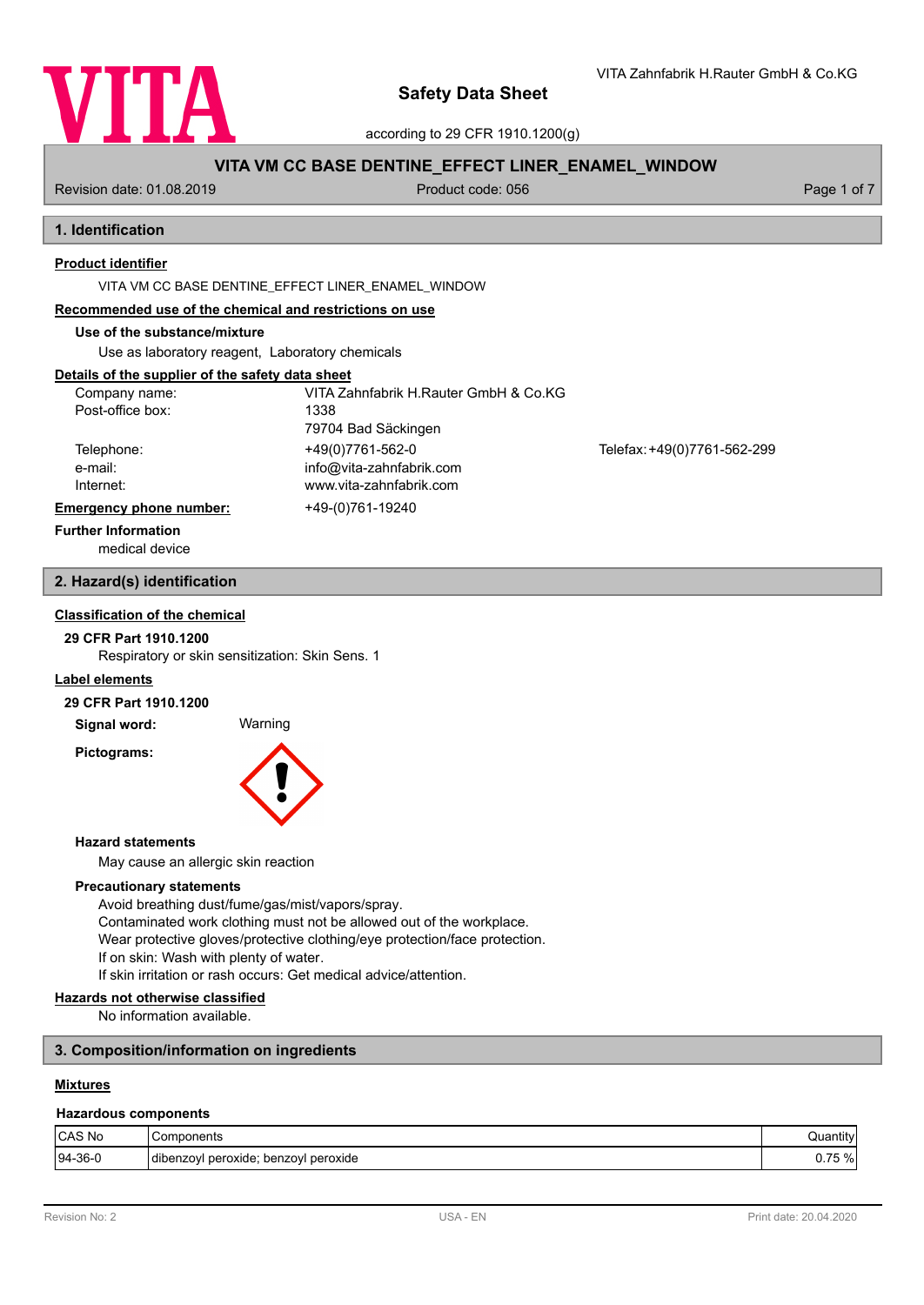

according to 29 CFR 1910.1200(g)

### **VITA VM CC BASE DENTINE\_EFFECT LINER\_ENAMEL\_WINDOW**

Revision date: 01.08.2019 **Product code: 056** Product code: 056 Page 2 of 7

### **4. First-aid measures**

#### **Description of first aid measures**

### **After inhalation**

Provide fresh air. When in doubt or if symptoms are observed, get medical advice.

#### **After contact with skin**

After contact with skin, wash immediately with plenty of water and soap. Take off immediately all contaminated clothing and wash it before reuse. Medical treatment necessary.

#### **After contact with eyes**

Rinse immediately carefully and thoroughly with eye-bath or water. In case of eye irritation consult an ophthalmologist.

#### **After ingestion**

Rinse mouth immediately and drink plenty of water.

#### **Most important symptoms and effects, both acute and delayed**

No information available.

#### **Indication of any immediate medical attention and special treatment needed**

Treat symptomatically.

#### **5. Fire-fighting measures**

#### **Extinguishing media**

#### **Suitable extinguishing media**

Co-ordinate fire-fighting measures to the fire surroundings.

### **Specific hazards arising from the chemical**

Non-flammable.

### **Special protective equipment and precautions for fire-fighters**

Wear a self-contained breathing apparatus and chemical protective clothing. Full protection suit.

#### **Additional information**

Supress gases/vapours/mists with water spray jet. Collect contaminated fire extinguishing water separately. Do not allow entering drains or surface water.

#### **6. Accidental release measures**

#### **Personal precautions, protective equipment and emergency procedures**

Provide adequate ventilation. Avoid dust formation. Do not breathe dust. Avoid contact with skin, eyes and clothes. Use personal protection equipment.

#### **Environmental precautions**

Do not allow to enter into surface water or drains.

#### **Methods and material for containment and cleaning up**

Take up mechanically. Treat the recovered material as prescribed in the section on waste disposal.

#### **Reference to other sections**

Safe handling: see section 7 Personal protection equipment (PPE): see section 8 Disposal: see section 13

**7. Handling and storage**

### **Precautions for safe handling**

#### **Advice on safe handling**

No special measures are necessary.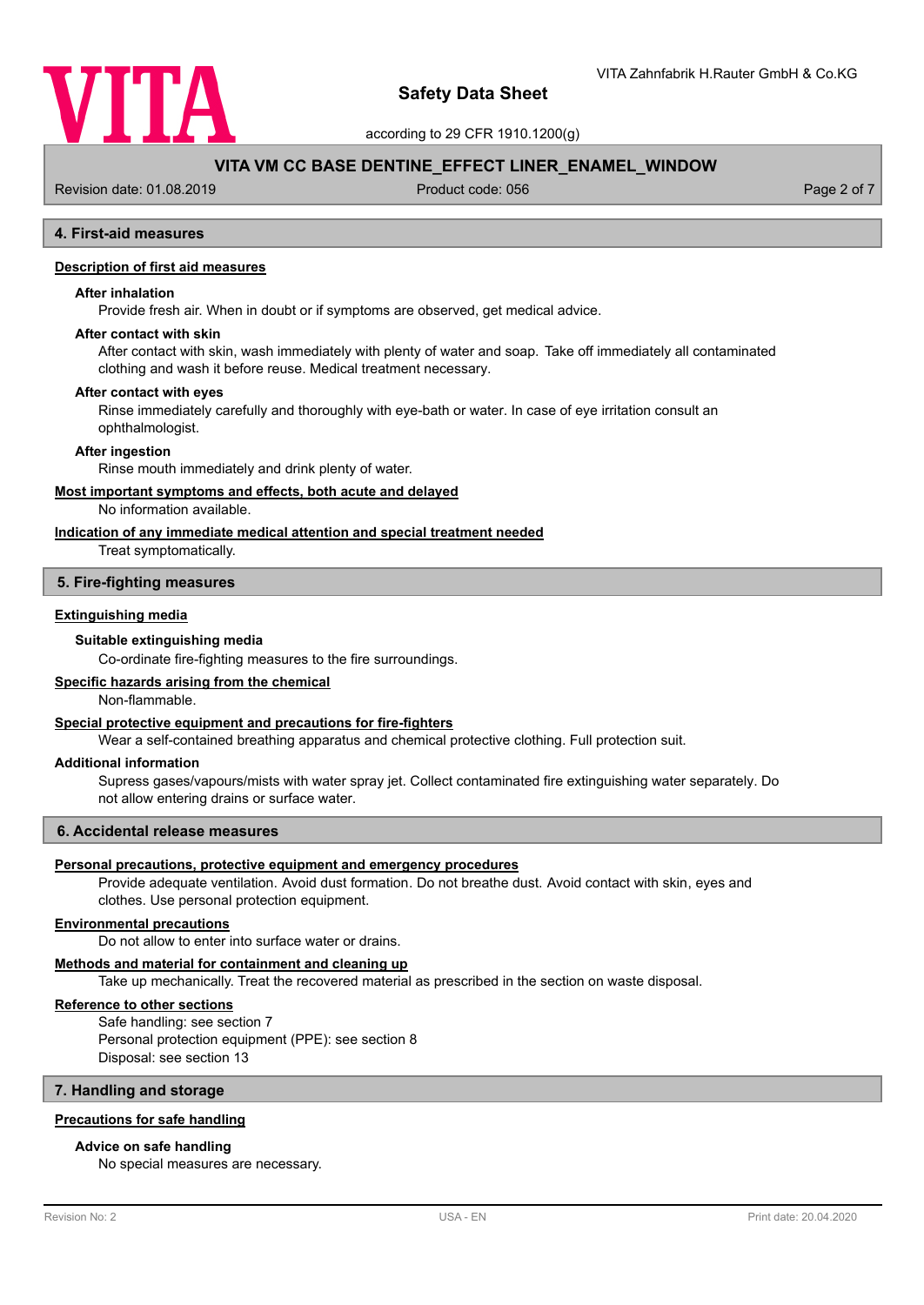

according to 29 CFR 1910.1200(g)

## **VITA VM CC BASE DENTINE\_EFFECT LINER\_ENAMEL\_WINDOW**

Revision date: 01.08.2019 **Product code: 056** Product code: 056 Page 3 of 7

No special fire protection measures are necessary. **Advice on protection against fire and explosion**

**Conditions for safe storage, including any incompatibilities**

#### **Requirements for storage rooms and vessels**

Keep container tightly closed.

#### **Hints on joint storage**

No special measures are necessary.

#### **8. Exposure controls/personal protection**

### **Control parameters**

### **Exposure limits**

| CAS No.   | Substance        | ppm | mg/m <sup>3</sup> | $f$ / $c$ c | Category  | Origin |
|-----------|------------------|-----|-------------------|-------------|-----------|--------|
| $94-36-0$ | Benzoyl peroxide |     | ы                 |             | TWA (8 h) | PEL    |
|           |                  |     | ы                 |             | TWA (8 h) | REL    |

### **Exposure controls**



#### **Protective and hygiene measures**

Remove contaminated, saturated clothing immediately. Draw up and observe skin protection programme. Wash hands and face before breaks and after work and take a shower if necessary . When using do not eat, drink, smoke, sniff.

#### **Eye/face protection**

Wear eye protection/face protection.

#### **Hand protection**

When handling with chemical substances, protective gloves must be worn with the CE-label including the four control digits. The quality of the protective gloves resistant to chemicals must be chosen as a function of the specific working place concentration and quantity of hazardous substances. For special purposes, it is recommended to check the resistance to chemicals of the protective gloves mentioned above together with the supplier of these gloves. Breakthrough time (maximum wearing time) 480 min Recommended glove articles KCL DermatrilP NBR (Nitrile rubber)

### **Skin protection**

Use of protective clothing.

### **Respiratory protection**

Provide adequate ventilation as well as local exhaustion at critical locations.

#### **9. Physical and chemical properties**

| Information on basic physical and chemical properties |                |                |  |
|-------------------------------------------------------|----------------|----------------|--|
| Physical state:                                       | solid          |                |  |
| Color:                                                |                |                |  |
| Odor:                                                 | characteristic |                |  |
| pH-Value:                                             |                | not determined |  |
| Changes in the physical state                         |                |                |  |
| Melting point/freezing point:                         |                | not determined |  |
| Initial boiling point and boiling range:              |                | not determined |  |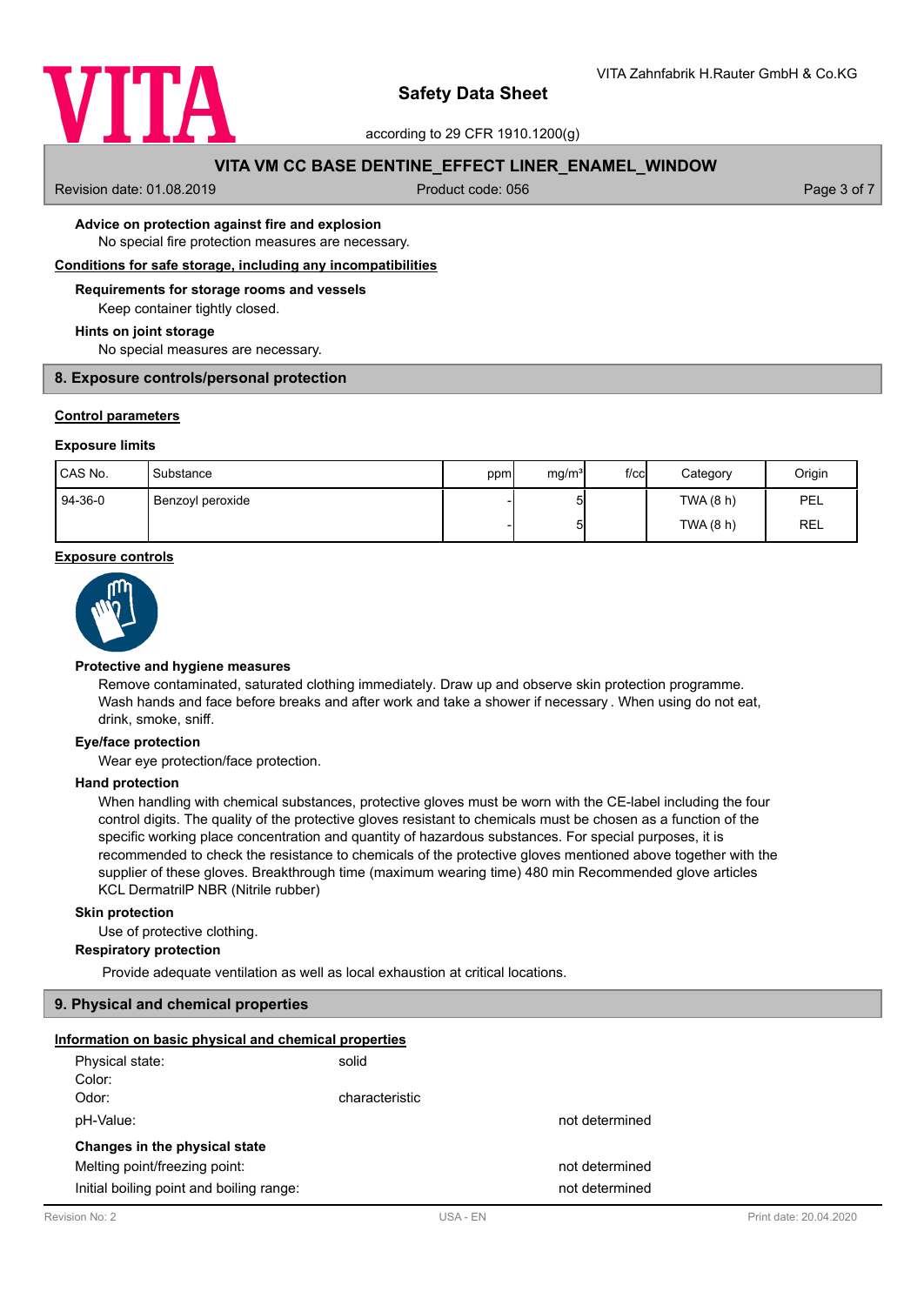

according to 29 CFR 1910.1200(g)

| VITA VM CC BASE DENTINE_EFFECT LINER_ENAMEL_WINDOW            |                   |             |  |  |
|---------------------------------------------------------------|-------------------|-------------|--|--|
| Revision date: 01.08.2019                                     | Product code: 056 | Page 4 of 7 |  |  |
| Flash point:                                                  | $>250$ °C         |             |  |  |
| Flammability                                                  |                   |             |  |  |
| Solid:                                                        | not determined    |             |  |  |
| Gas:                                                          | not applicable    |             |  |  |
| <b>Explosive properties</b><br>The product is not: Explosive. |                   |             |  |  |
| Lower explosion limits:                                       | not determined    |             |  |  |
| Upper explosion limits:                                       | not determined    |             |  |  |
| <b>Auto-ignition temperature</b>                              |                   |             |  |  |
| Solid:                                                        | not determined    |             |  |  |
| Gas:                                                          | not applicable    |             |  |  |
| Decomposition temperature:                                    | not determined    |             |  |  |
| <b>Oxidizing properties</b><br>Not oxidising.                 |                   |             |  |  |
| Vapor pressure:<br>(at 50 $°C$ )                              | $= 1100$ hPa      |             |  |  |
| Density:                                                      | not determined    |             |  |  |
| Water solubility:                                             | No                |             |  |  |
| Solubility in other solvents<br>not determined                |                   |             |  |  |
| Partition coefficient:                                        | not determined    |             |  |  |
| Vapor density:                                                | not determined    |             |  |  |
| Evaporation rate:                                             | not determined    |             |  |  |
| Other information                                             |                   |             |  |  |
| Solid content:                                                | 100,0%            |             |  |  |
| 10. Stability and reactivity                                  |                   |             |  |  |

# **Reactivity**

No hazardous reaction when handled and stored according to provisions.

### **Chemical stability**

The product is stable under storage at normal ambient temperatures.

#### **Possibility of hazardous reactions**

No known hazardous reactions.

#### **Conditions to avoid**

none/none

### **Incompatible materials**

No information available.

### **Hazardous decomposition products**

No known hazardous decomposition products.

### **11. Toxicological information**

### **Information on toxicological effects**

### **Acute toxicity**

Based on available data, the classification criteria are not met.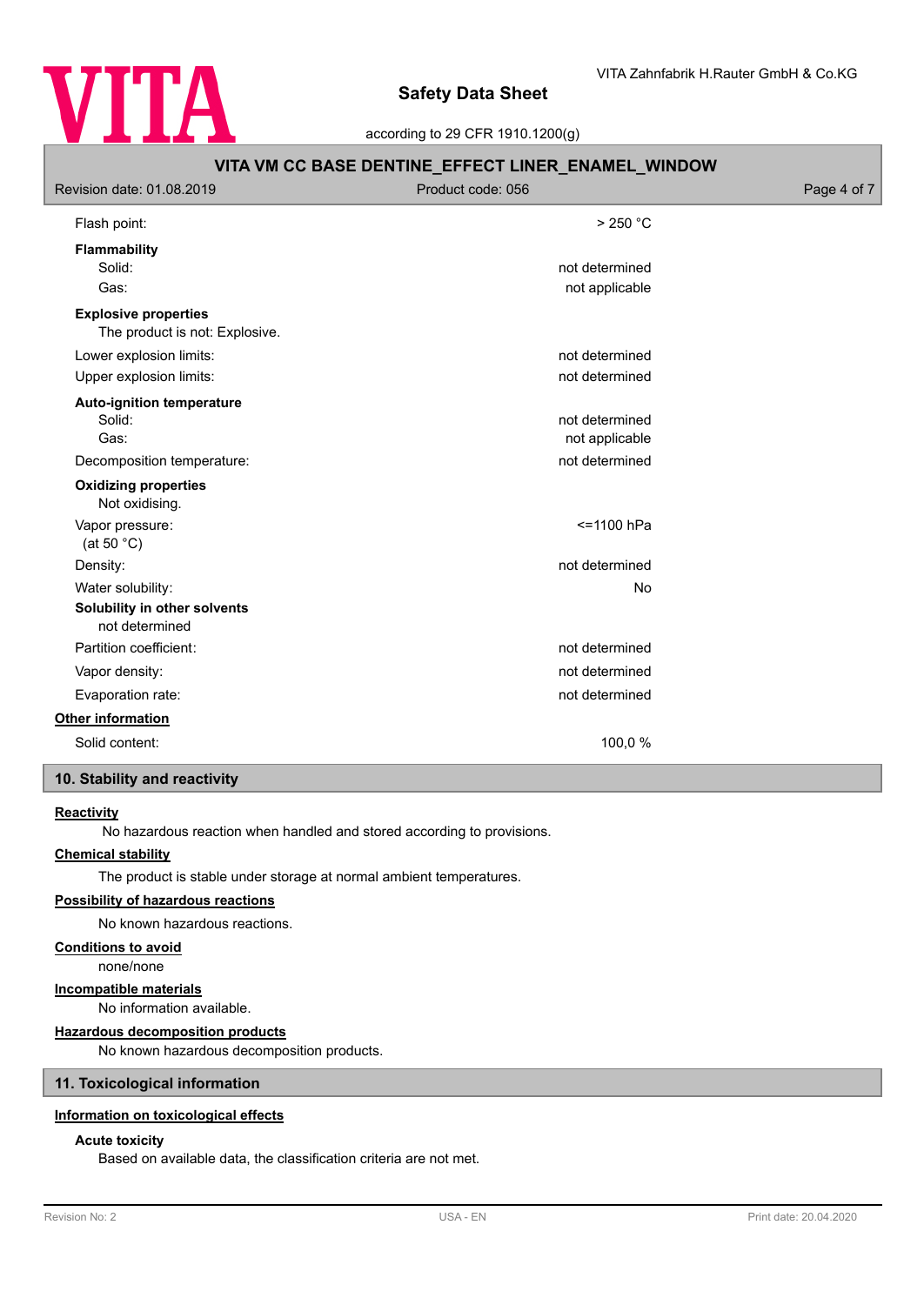

according to 29 CFR 1910.1200(g)

### **VITA VM CC BASE DENTINE\_EFFECT LINER\_ENAMEL\_WINDOW**

Revision date: 01.08.2019 **Product code: 056** Product code: 056 Page 5 of 7

### **Irritation and corrosivity**

Based on available data, the classification criteria are not met.

#### **Sensitizing effects**

May cause an allergic skin reaction (dibenzoyl peroxide; benzoyl peroxide)

#### **Carcinogenic/mutagenic/toxic effects for reproduction**

Based on available data, the classification criteria are not met.

#### **Specific target organ toxicity (STOT) - single exposure**

Based on available data, the classification criteria are not met.

#### **Specific target organ toxicity (STOT) - repeated exposure**

Based on available data, the classification criteria are not met.

Carcinogenicity (OSHA): No ingredient of this mixture is listed.

Carcinogenicity (IARC): Benzoyl peroxide (CAS 94-36-0) is listed in group 3.

Carcinogenicity (NTP): No ingredient of this mixture is listed.

#### **Aspiration hazard**

Based on available data, the classification criteria are not met.

#### **Additional information on tests**

The mixture is classified as hazardous according to regulation (EC) No 1272/2008 [CLP].

#### **12. Ecological information**

#### **Ecotoxicity**

The product is not: Ecotoxic.

**Persistence and degradability**

The product has not been tested.

### **Bioaccumulative potential**

The product has not been tested.

#### **Mobility in soil**

The product has not been tested.

### **Other adverse effects**

No information available.

# **Further information**

Avoid release to the environment.

### **13. Disposal considerations**

#### **Waste treatment methods**

#### **Disposal recommendations**

Do not allow to enter into surface water or drains. Dispose of waste according to applicable legislation.

#### **Contaminated packaging**

Wash with plenty of water. Completely emptied packages can be recycled.

### **14. Transport information**

#### **Marine transport (IMDG)**

| UN number:                       | No dangerous good in sense of this transport regulation. |
|----------------------------------|----------------------------------------------------------|
| UN proper shipping name:         | No dangerous good in sense of this transport regulation. |
| Transport hazard class(es):      | No dangerous good in sense of this transport regulation. |
| Packing group:                   | No dangerous good in sense of this transport regulation. |
| Air transport (ICAO-TI/IATA-DGR) |                                                          |
| UN number:                       | No dangerous good in sense of this transport regulation. |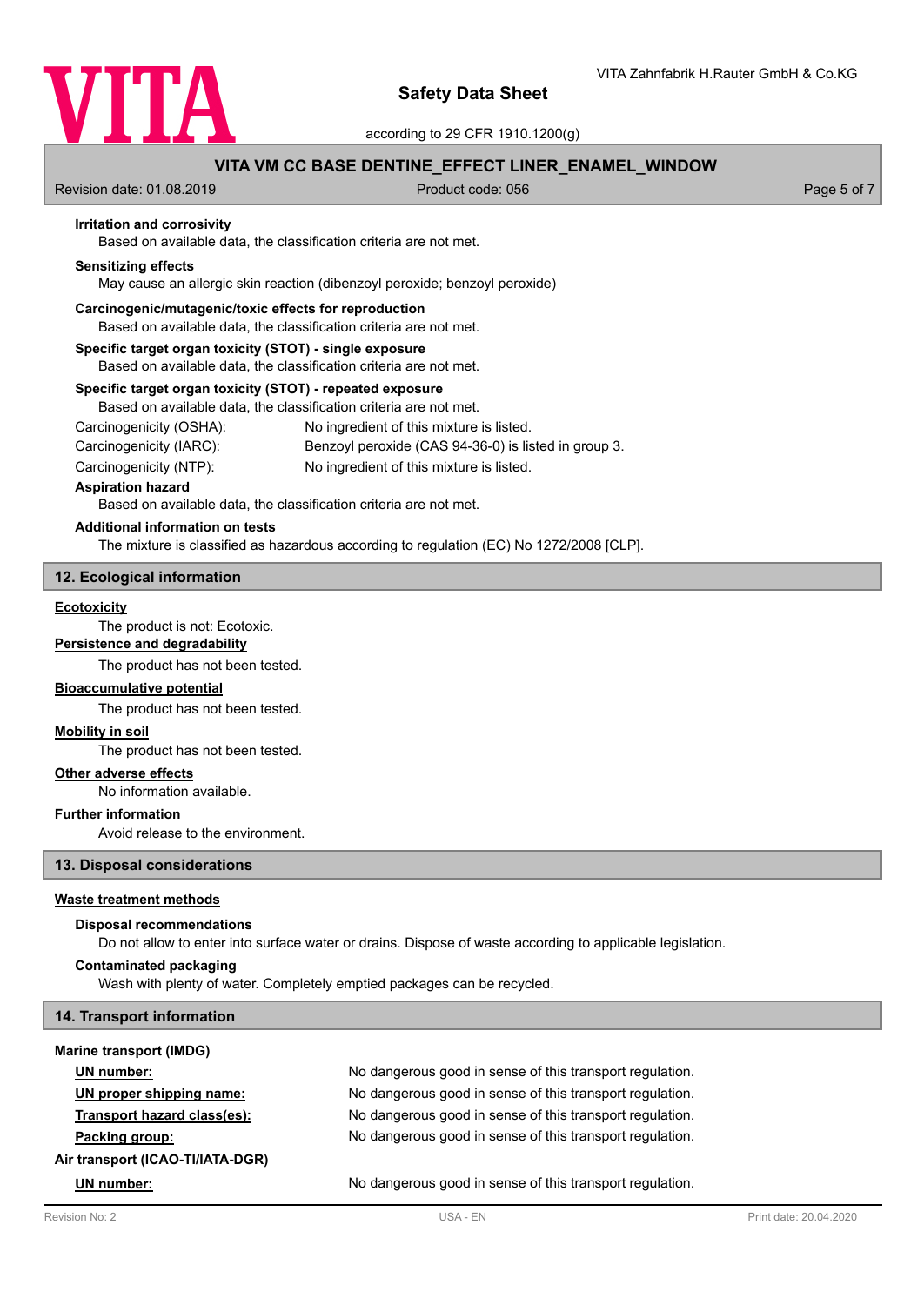

|                                                                                | according to 29 CFR 1910.1200(g)                                                                                |             |  |
|--------------------------------------------------------------------------------|-----------------------------------------------------------------------------------------------------------------|-------------|--|
| VITA VM CC BASE DENTINE_EFFECT LINER_ENAMEL_WINDOW                             |                                                                                                                 |             |  |
| Revision date: 01.08.2019                                                      | Product code: 056                                                                                               | Page 6 of 7 |  |
| UN proper shipping name:                                                       | No dangerous good in sense of this transport regulation.                                                        |             |  |
| Transport hazard class(es):                                                    | No dangerous good in sense of this transport regulation.                                                        |             |  |
| Packing group:                                                                 | No dangerous good in sense of this transport regulation.                                                        |             |  |
| <b>Environmental hazards</b>                                                   |                                                                                                                 |             |  |
| <b>ENVIRONMENTALLY HAZARDOUS:</b>                                              | no                                                                                                              |             |  |
|                                                                                |                                                                                                                 |             |  |
| <b>Special precautions for user</b><br>No information available.               |                                                                                                                 |             |  |
| Transport in bulk according to Annex II of MARPOL 73/78 and the IBC Code       |                                                                                                                 |             |  |
| not applicable                                                                 |                                                                                                                 |             |  |
|                                                                                |                                                                                                                 |             |  |
| 15. Regulatory information                                                     |                                                                                                                 |             |  |
| <b>U.S. Regulations</b>                                                        |                                                                                                                 |             |  |
| National regulatory information                                                |                                                                                                                 |             |  |
| SARA Section 311/312 Hazards:                                                  |                                                                                                                 |             |  |
| Benzoyl peroxide (94-36-0): Reactive, Immediate (acute) health hazard          |                                                                                                                 |             |  |
| SARA Section 313 Toxic release inventory:                                      |                                                                                                                 |             |  |
|                                                                                | Benzoyl peroxide (94-36-0): De minimis limit = 1.0 %, Reportable threshold = Standard                           |             |  |
| <b>State Regulations</b>                                                       |                                                                                                                 |             |  |
|                                                                                | Safe Drinking Water and Toxic Enforcement Act of 1986 (Proposition 65, State of California)                     |             |  |
| other reproductive harm.                                                       | This product can not expose you to chemicals known to the State of California to cause cancer, birth defects or |             |  |
|                                                                                |                                                                                                                 |             |  |
| 16. Other information                                                          |                                                                                                                 |             |  |
| Revision date:                                                                 | 01.08.2019                                                                                                      |             |  |
| Revision No:                                                                   | 2                                                                                                               |             |  |
| Abbreviations and acronyms                                                     |                                                                                                                 |             |  |
|                                                                                | ADR: Accord européen sur le transport des marchandises dangereuses par Route                                    |             |  |
| IMDG: International Maritime Code for Dangerous Goods                          | (European Agreement concerning the International Carriage of Dangerous Goods by Road)                           |             |  |
| IATA: International Air Transport Association                                  |                                                                                                                 |             |  |
|                                                                                | GHS: Globally Harmonized System of Classification and Labelling of Chemicals                                    |             |  |
| EINECS: European Inventory of Existing Commercial Chemical Substances          |                                                                                                                 |             |  |
| ELINCS: European List of Notified Chemical Substances                          |                                                                                                                 |             |  |
| <b>CAS: Chemical Abstracts Service</b>                                         |                                                                                                                 |             |  |
| LC50: Lethal concentration, 50%<br>LD50: Lethal dose, 50%                      |                                                                                                                 |             |  |
| CLP: Classification, labelling and Packaging                                   |                                                                                                                 |             |  |
| REACH: Registration, Evaluation and Authorization of Chemicals                 |                                                                                                                 |             |  |
|                                                                                | GHS: Globally Harmonised System of Classification, Labelling and Packaging of Chemicals                         |             |  |
| <b>UN: United Nations</b>                                                      |                                                                                                                 |             |  |
| <b>DNEL: Derived No Effect Level</b>                                           |                                                                                                                 |             |  |
| <b>DMEL: Derived Minimal Effect Level</b>                                      |                                                                                                                 |             |  |
| <b>PNEC: Predicted No Effect Concentration</b><br>ATE: Acute toxicity estimate |                                                                                                                 |             |  |
| LL50: Lethal loading, 50%                                                      |                                                                                                                 |             |  |
| EL50: Effect loading, 50%                                                      |                                                                                                                 |             |  |
| EC50: Effective Concentration 50%                                              |                                                                                                                 |             |  |
| ErC50: Effective Concentration 50%, growth rate                                |                                                                                                                 |             |  |

NOEC: No Observed Effect Concentration

BCF: Bio-concentration factor